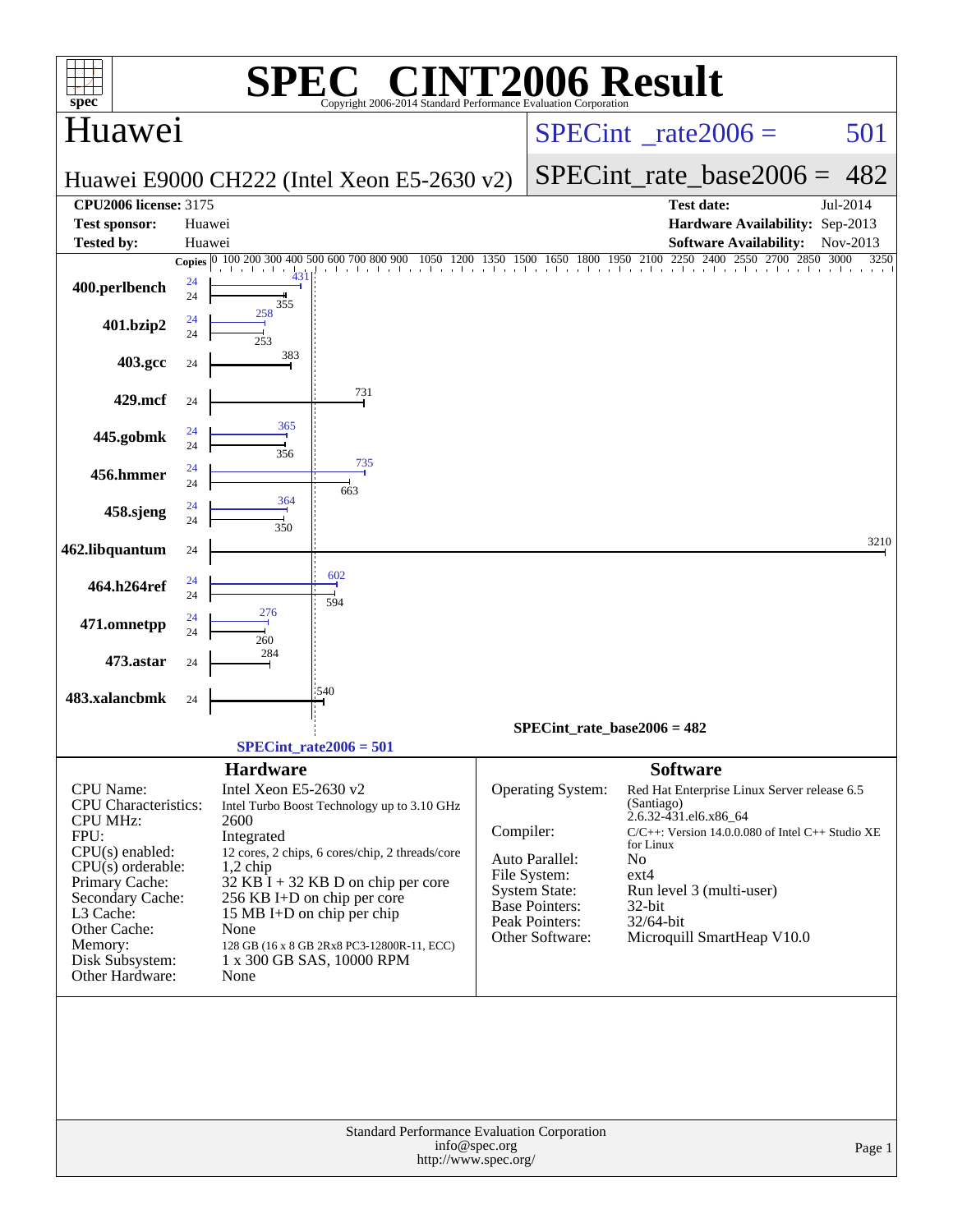

### Huawei

### SPECint rate $2006 = 501$

Huawei E9000 CH222 (Intel Xeon E5-2630 v2)

[SPECint\\_rate\\_base2006 =](http://www.spec.org/auto/cpu2006/Docs/result-fields.html#SPECintratebase2006)  $482$ 

**[CPU2006 license:](http://www.spec.org/auto/cpu2006/Docs/result-fields.html#CPU2006license)** 3175 **[Test date:](http://www.spec.org/auto/cpu2006/Docs/result-fields.html#Testdate)** Jul-2014

**[Test sponsor:](http://www.spec.org/auto/cpu2006/Docs/result-fields.html#Testsponsor)** Huawei **[Hardware Availability:](http://www.spec.org/auto/cpu2006/Docs/result-fields.html#HardwareAvailability)** Sep-2013 **[Tested by:](http://www.spec.org/auto/cpu2006/Docs/result-fields.html#Testedby)** Huawei **[Software Availability:](http://www.spec.org/auto/cpu2006/Docs/result-fields.html#SoftwareAvailability)** Nov-2013

#### **[Results Table](http://www.spec.org/auto/cpu2006/Docs/result-fields.html#ResultsTable)**

|                                                                                                          | <b>Base</b>   |                |       |                |                 |                |            | <b>Peak</b>   |                |              |                |              |                |              |
|----------------------------------------------------------------------------------------------------------|---------------|----------------|-------|----------------|-----------------|----------------|------------|---------------|----------------|--------------|----------------|--------------|----------------|--------------|
| <b>Benchmark</b>                                                                                         | <b>Copies</b> | <b>Seconds</b> | Ratio | <b>Seconds</b> | Ratio           | <b>Seconds</b> | Ratio      | <b>Copies</b> | <b>Seconds</b> | <b>Ratio</b> | <b>Seconds</b> | <b>Ratio</b> | <b>Seconds</b> | <b>Ratio</b> |
| 400.perlbench                                                                                            | 24            | 670            | 350l  | 660            | 355             | 653            | 359        | 24            | 541            | 433          | 544            | 431          | 547            | 429          |
| 401.bzip2                                                                                                | 24            | 916            | 253   | 919            | 252             | 916            | 253        | 24            | 898            | 258          | 895            | 259          | 897            | 258          |
| $403.\mathrm{gcc}$                                                                                       | 24            | 505            | 383   | 506            | 382             | 505            | 383        | 24            | 505            | 383          | 506            | 382          | 505            | <u>383</u>   |
| $429$ .mcf                                                                                               | 24            | 299            | 731   | 299            | 732             | 300            | 731        | 24            | 299            | 731          | 299            | 732          | 300            | 731          |
| $445$ .gobmk                                                                                             | 24            | 707            | 356   | 716            | 352             | 705            | 357        | 24            | 690            | 365          | 687            | 366          | 697            | 361          |
| 456.hmmer                                                                                                | 24            | 338            | 662   | 337            | 664             | 338            | 663        | 24            | 306            | 733          | 305            | 735          | 305            | 735          |
| 458 sjeng                                                                                                | 24            | 829            | 350   | 831            | 35 <sub>0</sub> | 830            | <b>350</b> | 24            | 799            | 364          | 797            | 364          | 800            | 363          |
| 462.libquantum                                                                                           | 24            | 155            | 3210  | 155            | 3210            | 155            | 3210       | 24            | 155            | 3210         | 155            | 3210         | 155            | 3210         |
| 464.h264ref                                                                                              | 24            | 894            | 594   | 895            | 594             | 898            | 592l       | 24            | 881            | 603          | 882            | 602          | 884            | 601          |
| 471.omnetpp                                                                                              | 24            | 578            | 260   | 578            | 260             | 579            | <b>259</b> | 24            | 543            | 276          | 543            | 276          | 544            | 276          |
| $473.$ astar                                                                                             | 24            | 593            | 284   | 593            | 284             | 598            | 282l       | 24            | 593            | 284          | 593            | 284          | 598            | 282          |
| 483.xalancbmk                                                                                            | 24            | 308            | 537   | 306            | 542             | 307            | <b>540</b> | 24            | 308            | 537          | 306            | 542          | 307            | 540          |
| Results appear in the order in which they were run. Bold underlined text indicates a median measurement. |               |                |       |                |                 |                |            |               |                |              |                |              |                |              |

#### **[Submit Notes](http://www.spec.org/auto/cpu2006/Docs/result-fields.html#SubmitNotes)**

 The numactl mechanism was used to bind copies to processors. The config file option 'submit' was used to generate numactl commands to bind each copy to a specific processor. For details, please see the config file.

#### **[Operating System Notes](http://www.spec.org/auto/cpu2006/Docs/result-fields.html#OperatingSystemNotes)**

Stack size set to unlimited using "ulimit -s unlimited"

#### **[Platform Notes](http://www.spec.org/auto/cpu2006/Docs/result-fields.html#PlatformNotes)**

 BIOS configuration: Set Power Efficiency Mode to Custom Baseboard Management Controller used to adjust the fan speed to 100% Sysinfo program /spec/config/sysinfo.rev6818 \$Rev: 6818 \$ \$Date:: 2012-07-17 #\$ e86d102572650a6e4d596a3cee98f191 running on localhost Fri Jul 25 01:15:17 2014 This section contains SUT (System Under Test) info as seen by some common utilities. To remove or add to this section, see:

 <http://www.spec.org/cpu2006/Docs/config.html#sysinfo> From /proc/cpuinfo

 model name : Intel(R) Xeon(R) CPU E5-2630 v2 @ 2.60GHz 2 "physical id"s (chips) 24 "processors" cores, siblings (Caution: counting these is hw and system dependent. The following excerpts from /proc/cpuinfo might not be reliable. Use with Continued on next page

> Standard Performance Evaluation Corporation [info@spec.org](mailto:info@spec.org) <http://www.spec.org/>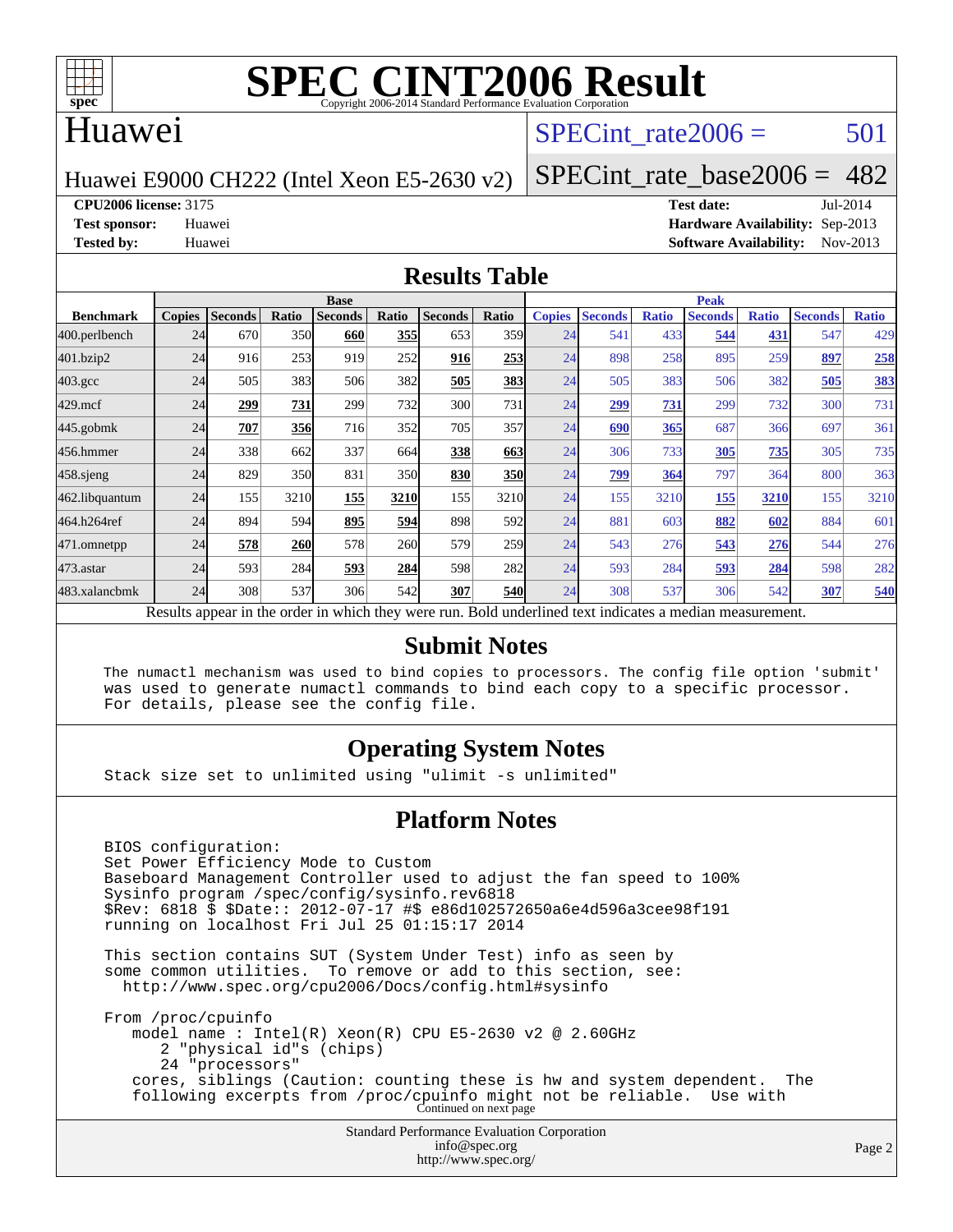

## Huawei

 $SPECint rate2006 = 501$ 

Page 3

Huawei E9000 CH222 (Intel Xeon E5-2630 v2)

[SPECint\\_rate\\_base2006 =](http://www.spec.org/auto/cpu2006/Docs/result-fields.html#SPECintratebase2006)  $482$ 

caution.)

**[CPU2006 license:](http://www.spec.org/auto/cpu2006/Docs/result-fields.html#CPU2006license)** 3175 **[Test date:](http://www.spec.org/auto/cpu2006/Docs/result-fields.html#Testdate)** Jul-2014 **[Test sponsor:](http://www.spec.org/auto/cpu2006/Docs/result-fields.html#Testsponsor)** Huawei **[Hardware Availability:](http://www.spec.org/auto/cpu2006/Docs/result-fields.html#HardwareAvailability)** Sep-2013 **[Tested by:](http://www.spec.org/auto/cpu2006/Docs/result-fields.html#Testedby)** Huawei **[Software Availability:](http://www.spec.org/auto/cpu2006/Docs/result-fields.html#SoftwareAvailability)** Nov-2013

#### **[Platform Notes \(Continued\)](http://www.spec.org/auto/cpu2006/Docs/result-fields.html#PlatformNotes)**

Standard Performance Evaluation Corporation [info@spec.org](mailto:info@spec.org) <http://www.spec.org/> cpu cores : 6 siblings : 12 physical 0: cores 0 1 2 3 4 5 physical 1: cores 0 1 2 3 4 5 cache size : 15360 KB From /proc/meminfo MemTotal: 132103752 kB HugePages\_Total: 0<br>Hugepagesize: 2048 kB Hugepagesize: /usr/bin/lsb\_release -d Red Hat Enterprise Linux Server release 6.5 (Santiago) From /etc/\*release\* /etc/\*version\* redhat-release: Red Hat Enterprise Linux Server release 6.5 (Santiago) system-release: Red Hat Enterprise Linux Server release 6.5 (Santiago) system-release-cpe: cpe:/o:redhat:enterprise\_linux:6server:ga:server uname -a: Linux localhost 2.6.32-431.el6.x86\_64 #1 SMP Sun Nov 10 22:19:54 EST 2013 x86\_64 x86\_64 x86\_64 GNU/Linux run-level 3 Jul 22 00:53 SPEC is set to: /spec<br>Filesystem Type Filesystem Type Size Used Avail Use% Mounted on 72G 112G 40% / Additional information from dmidecode: BIOS Insyde Corp. RMIBV629 05/12/2014 Memory: 16x Micron 18JSF1G72PDZ-1G6E 8 GB 1600 MHz 2 rank 8x NO DIMM NO DIMM (End of data from sysinfo program) **[General Notes](http://www.spec.org/auto/cpu2006/Docs/result-fields.html#GeneralNotes)** Environment variables set by runspec before the start of the run: LD\_LIBRARY\_PATH = "/spec/libs/32:/spec/libs/64:/spec/sh" Binaries compiled on a system with 1x Core i7-860 CPU + 8GB memory using RedHat EL 6.4 Transparent Huge Pages enabled with: echo always > /sys/kernel/mm/redhat\_transparent\_hugepage/enabled Filesystem page cache cleared with: echo 1> /proc/sys/vm/drop\_caches runspec command invoked through numactl i.e.: numactl --interleave=all runspec <etc> Continued on next page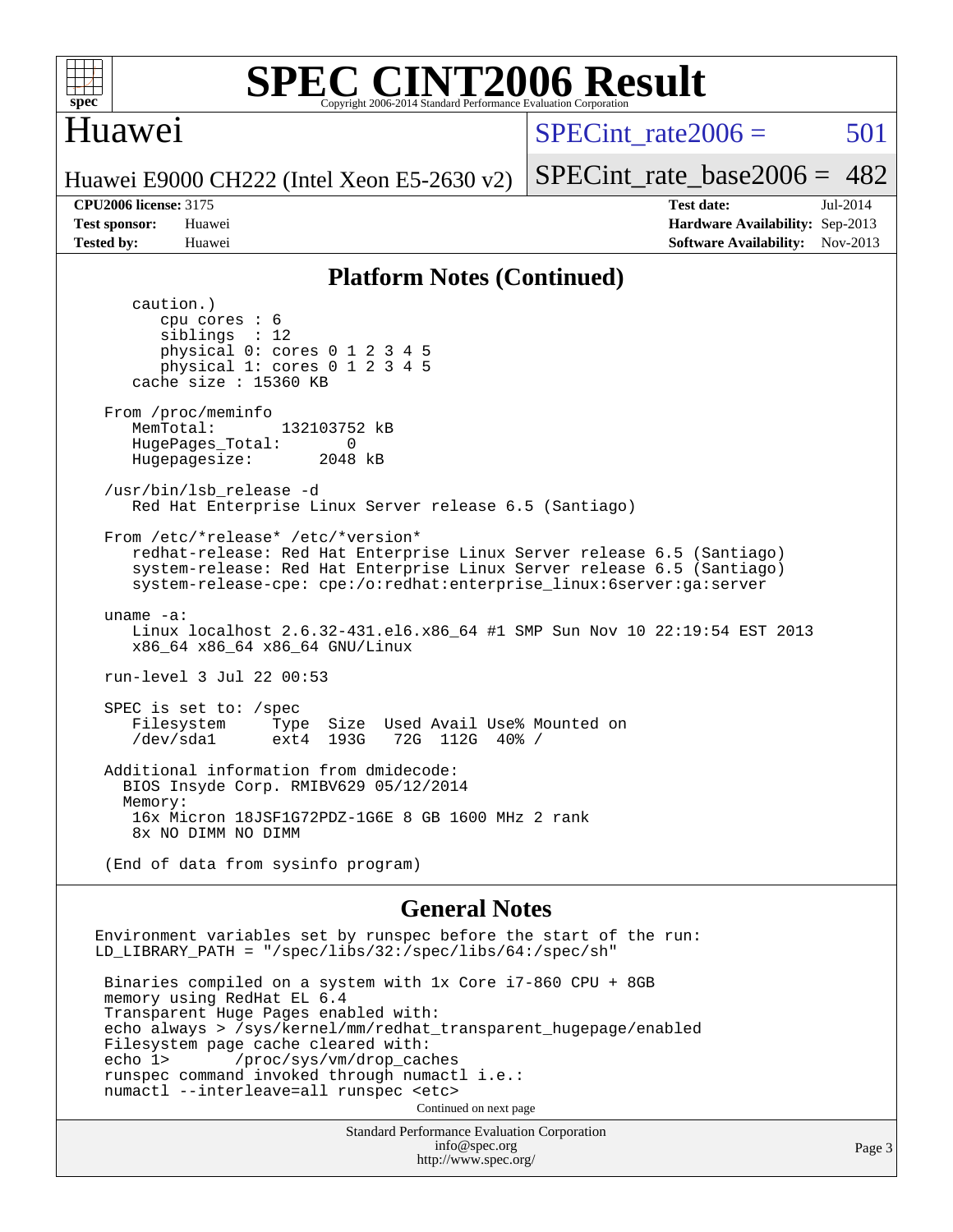

### Huawei

SPECint rate $2006 = 501$ 

[SPECint\\_rate\\_base2006 =](http://www.spec.org/auto/cpu2006/Docs/result-fields.html#SPECintratebase2006)  $482$ 

Huawei E9000 CH222 (Intel Xeon E5-2630 v2)

**[Tested by:](http://www.spec.org/auto/cpu2006/Docs/result-fields.html#Testedby)** Huawei **[Software Availability:](http://www.spec.org/auto/cpu2006/Docs/result-fields.html#SoftwareAvailability)** Nov-2013

**[CPU2006 license:](http://www.spec.org/auto/cpu2006/Docs/result-fields.html#CPU2006license)** 3175 **[Test date:](http://www.spec.org/auto/cpu2006/Docs/result-fields.html#Testdate)** Jul-2014 **[Test sponsor:](http://www.spec.org/auto/cpu2006/Docs/result-fields.html#Testsponsor)** Huawei **[Hardware Availability:](http://www.spec.org/auto/cpu2006/Docs/result-fields.html#HardwareAvailability)** Sep-2013

#### **[General Notes \(Continued\)](http://www.spec.org/auto/cpu2006/Docs/result-fields.html#GeneralNotes)**

 The Huawei E9000 CH220 and Huawei E9000 CH221 and the Huawei E9000 CH222 models are electronically equivalent. The results have been measured on a Huawei E9000 CH222 model

## **[Base Compiler Invocation](http://www.spec.org/auto/cpu2006/Docs/result-fields.html#BaseCompilerInvocation)**

[C benchmarks](http://www.spec.org/auto/cpu2006/Docs/result-fields.html#Cbenchmarks): [icc -m32](http://www.spec.org/cpu2006/results/res2014q3/cpu2006-20140729-30691.flags.html#user_CCbase_intel_icc_5ff4a39e364c98233615fdd38438c6f2)

[C++ benchmarks:](http://www.spec.org/auto/cpu2006/Docs/result-fields.html#CXXbenchmarks) [icpc -m32](http://www.spec.org/cpu2006/results/res2014q3/cpu2006-20140729-30691.flags.html#user_CXXbase_intel_icpc_4e5a5ef1a53fd332b3c49e69c3330699)

## **[Base Portability Flags](http://www.spec.org/auto/cpu2006/Docs/result-fields.html#BasePortabilityFlags)**

 400.perlbench: [-DSPEC\\_CPU\\_LINUX\\_IA32](http://www.spec.org/cpu2006/results/res2014q3/cpu2006-20140729-30691.flags.html#b400.perlbench_baseCPORTABILITY_DSPEC_CPU_LINUX_IA32) 462.libquantum: [-DSPEC\\_CPU\\_LINUX](http://www.spec.org/cpu2006/results/res2014q3/cpu2006-20140729-30691.flags.html#b462.libquantum_baseCPORTABILITY_DSPEC_CPU_LINUX) 483.xalancbmk: [-DSPEC\\_CPU\\_LINUX](http://www.spec.org/cpu2006/results/res2014q3/cpu2006-20140729-30691.flags.html#b483.xalancbmk_baseCXXPORTABILITY_DSPEC_CPU_LINUX)

# **[Base Optimization Flags](http://www.spec.org/auto/cpu2006/Docs/result-fields.html#BaseOptimizationFlags)**

[C benchmarks](http://www.spec.org/auto/cpu2006/Docs/result-fields.html#Cbenchmarks):

[-xSSE4.2](http://www.spec.org/cpu2006/results/res2014q3/cpu2006-20140729-30691.flags.html#user_CCbase_f-xSSE42_f91528193cf0b216347adb8b939d4107) [-ipo](http://www.spec.org/cpu2006/results/res2014q3/cpu2006-20140729-30691.flags.html#user_CCbase_f-ipo) [-O3](http://www.spec.org/cpu2006/results/res2014q3/cpu2006-20140729-30691.flags.html#user_CCbase_f-O3) [-no-prec-div](http://www.spec.org/cpu2006/results/res2014q3/cpu2006-20140729-30691.flags.html#user_CCbase_f-no-prec-div) [-opt-prefetch](http://www.spec.org/cpu2006/results/res2014q3/cpu2006-20140729-30691.flags.html#user_CCbase_f-opt-prefetch) [-opt-mem-layout-trans=3](http://www.spec.org/cpu2006/results/res2014q3/cpu2006-20140729-30691.flags.html#user_CCbase_f-opt-mem-layout-trans_a7b82ad4bd7abf52556d4961a2ae94d5)

[C++ benchmarks:](http://www.spec.org/auto/cpu2006/Docs/result-fields.html#CXXbenchmarks)

[-xSSE4.2](http://www.spec.org/cpu2006/results/res2014q3/cpu2006-20140729-30691.flags.html#user_CXXbase_f-xSSE42_f91528193cf0b216347adb8b939d4107) [-ipo](http://www.spec.org/cpu2006/results/res2014q3/cpu2006-20140729-30691.flags.html#user_CXXbase_f-ipo) [-O3](http://www.spec.org/cpu2006/results/res2014q3/cpu2006-20140729-30691.flags.html#user_CXXbase_f-O3) [-no-prec-div](http://www.spec.org/cpu2006/results/res2014q3/cpu2006-20140729-30691.flags.html#user_CXXbase_f-no-prec-div) [-opt-prefetch](http://www.spec.org/cpu2006/results/res2014q3/cpu2006-20140729-30691.flags.html#user_CXXbase_f-opt-prefetch) [-opt-mem-layout-trans=3](http://www.spec.org/cpu2006/results/res2014q3/cpu2006-20140729-30691.flags.html#user_CXXbase_f-opt-mem-layout-trans_a7b82ad4bd7abf52556d4961a2ae94d5) [-Wl,-z,muldefs](http://www.spec.org/cpu2006/results/res2014q3/cpu2006-20140729-30691.flags.html#user_CXXbase_link_force_multiple1_74079c344b956b9658436fd1b6dd3a8a) [-L/sh -lsmartheap](http://www.spec.org/cpu2006/results/res2014q3/cpu2006-20140729-30691.flags.html#user_CXXbase_SmartHeap_32f6c82aa1ed9c52345d30cf6e4a0499)

**[Base Other Flags](http://www.spec.org/auto/cpu2006/Docs/result-fields.html#BaseOtherFlags)**

[C benchmarks](http://www.spec.org/auto/cpu2006/Docs/result-fields.html#Cbenchmarks):

403.gcc: [-Dalloca=\\_alloca](http://www.spec.org/cpu2006/results/res2014q3/cpu2006-20140729-30691.flags.html#b403.gcc_baseEXTRA_CFLAGS_Dalloca_be3056838c12de2578596ca5467af7f3)

# **[Peak Compiler Invocation](http://www.spec.org/auto/cpu2006/Docs/result-fields.html#PeakCompilerInvocation)**

[C benchmarks \(except as noted below\)](http://www.spec.org/auto/cpu2006/Docs/result-fields.html#Cbenchmarksexceptasnotedbelow): [icc -m32](http://www.spec.org/cpu2006/results/res2014q3/cpu2006-20140729-30691.flags.html#user_CCpeak_intel_icc_5ff4a39e364c98233615fdd38438c6f2)

400.perlbench: [icc -m64](http://www.spec.org/cpu2006/results/res2014q3/cpu2006-20140729-30691.flags.html#user_peakCCLD400_perlbench_intel_icc_64bit_bda6cc9af1fdbb0edc3795bac97ada53)

401.bzip2: [icc -m64](http://www.spec.org/cpu2006/results/res2014q3/cpu2006-20140729-30691.flags.html#user_peakCCLD401_bzip2_intel_icc_64bit_bda6cc9af1fdbb0edc3795bac97ada53)

Continued on next page

Standard Performance Evaluation Corporation [info@spec.org](mailto:info@spec.org) <http://www.spec.org/>

Page 4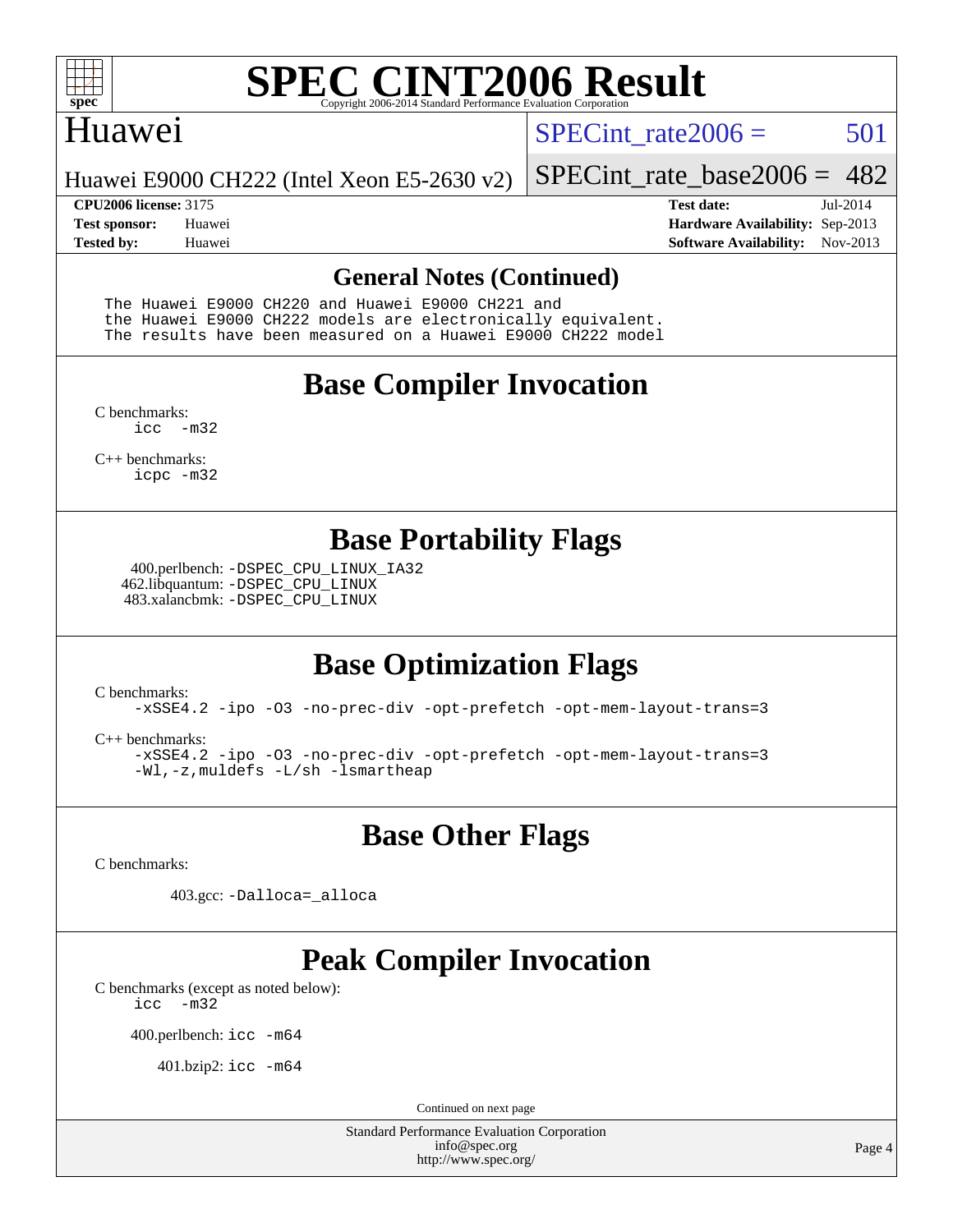

## Huawei

SPECint rate $2006 = 501$ 

[SPECint\\_rate\\_base2006 =](http://www.spec.org/auto/cpu2006/Docs/result-fields.html#SPECintratebase2006)  $482$ 

Huawei E9000 CH222 (Intel Xeon E5-2630 v2)

**[CPU2006 license:](http://www.spec.org/auto/cpu2006/Docs/result-fields.html#CPU2006license)** 3175 **[Test date:](http://www.spec.org/auto/cpu2006/Docs/result-fields.html#Testdate)** Jul-2014 **[Test sponsor:](http://www.spec.org/auto/cpu2006/Docs/result-fields.html#Testsponsor)** Huawei **[Hardware Availability:](http://www.spec.org/auto/cpu2006/Docs/result-fields.html#HardwareAvailability)** Sep-2013 **[Tested by:](http://www.spec.org/auto/cpu2006/Docs/result-fields.html#Testedby)** Huawei **[Software Availability:](http://www.spec.org/auto/cpu2006/Docs/result-fields.html#SoftwareAvailability)** Nov-2013

# **[Peak Compiler Invocation \(Continued\)](http://www.spec.org/auto/cpu2006/Docs/result-fields.html#PeakCompilerInvocation)**

456.hmmer: [icc -m64](http://www.spec.org/cpu2006/results/res2014q3/cpu2006-20140729-30691.flags.html#user_peakCCLD456_hmmer_intel_icc_64bit_bda6cc9af1fdbb0edc3795bac97ada53)

458.sjeng: [icc -m64](http://www.spec.org/cpu2006/results/res2014q3/cpu2006-20140729-30691.flags.html#user_peakCCLD458_sjeng_intel_icc_64bit_bda6cc9af1fdbb0edc3795bac97ada53)

[C++ benchmarks:](http://www.spec.org/auto/cpu2006/Docs/result-fields.html#CXXbenchmarks)

[icpc -m32](http://www.spec.org/cpu2006/results/res2014q3/cpu2006-20140729-30691.flags.html#user_CXXpeak_intel_icpc_4e5a5ef1a53fd332b3c49e69c3330699)

**[Peak Portability Flags](http://www.spec.org/auto/cpu2006/Docs/result-fields.html#PeakPortabilityFlags)**

 400.perlbench: [-DSPEC\\_CPU\\_LP64](http://www.spec.org/cpu2006/results/res2014q3/cpu2006-20140729-30691.flags.html#b400.perlbench_peakCPORTABILITY_DSPEC_CPU_LP64) [-DSPEC\\_CPU\\_LINUX\\_X64](http://www.spec.org/cpu2006/results/res2014q3/cpu2006-20140729-30691.flags.html#b400.perlbench_peakCPORTABILITY_DSPEC_CPU_LINUX_X64) 401.bzip2: [-DSPEC\\_CPU\\_LP64](http://www.spec.org/cpu2006/results/res2014q3/cpu2006-20140729-30691.flags.html#suite_peakCPORTABILITY401_bzip2_DSPEC_CPU_LP64) 456.hmmer: [-DSPEC\\_CPU\\_LP64](http://www.spec.org/cpu2006/results/res2014q3/cpu2006-20140729-30691.flags.html#suite_peakCPORTABILITY456_hmmer_DSPEC_CPU_LP64) 458.sjeng: [-DSPEC\\_CPU\\_LP64](http://www.spec.org/cpu2006/results/res2014q3/cpu2006-20140729-30691.flags.html#suite_peakCPORTABILITY458_sjeng_DSPEC_CPU_LP64) 462.libquantum: [-DSPEC\\_CPU\\_LINUX](http://www.spec.org/cpu2006/results/res2014q3/cpu2006-20140729-30691.flags.html#b462.libquantum_peakCPORTABILITY_DSPEC_CPU_LINUX) 483.xalancbmk: [-DSPEC\\_CPU\\_LINUX](http://www.spec.org/cpu2006/results/res2014q3/cpu2006-20140729-30691.flags.html#b483.xalancbmk_peakCXXPORTABILITY_DSPEC_CPU_LINUX)

## **[Peak Optimization Flags](http://www.spec.org/auto/cpu2006/Docs/result-fields.html#PeakOptimizationFlags)**

[C benchmarks](http://www.spec.org/auto/cpu2006/Docs/result-fields.html#Cbenchmarks):

Standard Performance Evaluation Corporation 400.perlbench: [-xSSE4.2](http://www.spec.org/cpu2006/results/res2014q3/cpu2006-20140729-30691.flags.html#user_peakPASS2_CFLAGSPASS2_LDCFLAGS400_perlbench_f-xSSE42_f91528193cf0b216347adb8b939d4107)(pass 2) [-prof-gen](http://www.spec.org/cpu2006/results/res2014q3/cpu2006-20140729-30691.flags.html#user_peakPASS1_CFLAGSPASS1_LDCFLAGS400_perlbench_prof_gen_e43856698f6ca7b7e442dfd80e94a8fc)(pass 1) [-ipo](http://www.spec.org/cpu2006/results/res2014q3/cpu2006-20140729-30691.flags.html#user_peakPASS2_CFLAGSPASS2_LDCFLAGS400_perlbench_f-ipo)(pass 2) [-O3](http://www.spec.org/cpu2006/results/res2014q3/cpu2006-20140729-30691.flags.html#user_peakPASS2_CFLAGSPASS2_LDCFLAGS400_perlbench_f-O3)(pass 2) [-no-prec-div](http://www.spec.org/cpu2006/results/res2014q3/cpu2006-20140729-30691.flags.html#user_peakPASS2_CFLAGSPASS2_LDCFLAGS400_perlbench_f-no-prec-div)(pass 2) [-prof-use](http://www.spec.org/cpu2006/results/res2014q3/cpu2006-20140729-30691.flags.html#user_peakPASS2_CFLAGSPASS2_LDCFLAGS400_perlbench_prof_use_bccf7792157ff70d64e32fe3e1250b55)(pass 2) [-auto-ilp32](http://www.spec.org/cpu2006/results/res2014q3/cpu2006-20140729-30691.flags.html#user_peakCOPTIMIZE400_perlbench_f-auto-ilp32) 401.bzip2: [-xSSE4.2](http://www.spec.org/cpu2006/results/res2014q3/cpu2006-20140729-30691.flags.html#user_peakPASS2_CFLAGSPASS2_LDCFLAGS401_bzip2_f-xSSE42_f91528193cf0b216347adb8b939d4107)(pass 2) [-prof-gen](http://www.spec.org/cpu2006/results/res2014q3/cpu2006-20140729-30691.flags.html#user_peakPASS1_CFLAGSPASS1_LDCFLAGS401_bzip2_prof_gen_e43856698f6ca7b7e442dfd80e94a8fc)(pass 1) [-ipo](http://www.spec.org/cpu2006/results/res2014q3/cpu2006-20140729-30691.flags.html#user_peakPASS2_CFLAGSPASS2_LDCFLAGS401_bzip2_f-ipo)(pass 2) [-O3](http://www.spec.org/cpu2006/results/res2014q3/cpu2006-20140729-30691.flags.html#user_peakPASS2_CFLAGSPASS2_LDCFLAGS401_bzip2_f-O3)(pass 2) [-no-prec-div](http://www.spec.org/cpu2006/results/res2014q3/cpu2006-20140729-30691.flags.html#user_peakPASS2_CFLAGSPASS2_LDCFLAGS401_bzip2_f-no-prec-div)(pass 2) [-prof-use](http://www.spec.org/cpu2006/results/res2014q3/cpu2006-20140729-30691.flags.html#user_peakPASS2_CFLAGSPASS2_LDCFLAGS401_bzip2_prof_use_bccf7792157ff70d64e32fe3e1250b55)(pass 2) [-opt-prefetch](http://www.spec.org/cpu2006/results/res2014q3/cpu2006-20140729-30691.flags.html#user_peakCOPTIMIZE401_bzip2_f-opt-prefetch) [-auto-ilp32](http://www.spec.org/cpu2006/results/res2014q3/cpu2006-20140729-30691.flags.html#user_peakCOPTIMIZE401_bzip2_f-auto-ilp32) [-ansi-alias](http://www.spec.org/cpu2006/results/res2014q3/cpu2006-20140729-30691.flags.html#user_peakCOPTIMIZE401_bzip2_f-ansi-alias)  $403.\text{gcc: basepeak}$  = yes  $429$ .mcf: basepeak = yes 445.gobmk: [-xSSE4.2](http://www.spec.org/cpu2006/results/res2014q3/cpu2006-20140729-30691.flags.html#user_peakPASS2_CFLAGSPASS2_LDCFLAGS445_gobmk_f-xSSE42_f91528193cf0b216347adb8b939d4107)(pass 2) [-prof-gen](http://www.spec.org/cpu2006/results/res2014q3/cpu2006-20140729-30691.flags.html#user_peakPASS1_CFLAGSPASS1_LDCFLAGS445_gobmk_prof_gen_e43856698f6ca7b7e442dfd80e94a8fc)(pass 1) [-prof-use](http://www.spec.org/cpu2006/results/res2014q3/cpu2006-20140729-30691.flags.html#user_peakPASS2_CFLAGSPASS2_LDCFLAGS445_gobmk_prof_use_bccf7792157ff70d64e32fe3e1250b55)(pass 2) [-ansi-alias](http://www.spec.org/cpu2006/results/res2014q3/cpu2006-20140729-30691.flags.html#user_peakCOPTIMIZE445_gobmk_f-ansi-alias) [-opt-mem-layout-trans=3](http://www.spec.org/cpu2006/results/res2014q3/cpu2006-20140729-30691.flags.html#user_peakCOPTIMIZE445_gobmk_f-opt-mem-layout-trans_a7b82ad4bd7abf52556d4961a2ae94d5) 456.hmmer: [-xSSE4.2](http://www.spec.org/cpu2006/results/res2014q3/cpu2006-20140729-30691.flags.html#user_peakCOPTIMIZE456_hmmer_f-xSSE42_f91528193cf0b216347adb8b939d4107) [-ipo](http://www.spec.org/cpu2006/results/res2014q3/cpu2006-20140729-30691.flags.html#user_peakCOPTIMIZE456_hmmer_f-ipo) [-O3](http://www.spec.org/cpu2006/results/res2014q3/cpu2006-20140729-30691.flags.html#user_peakCOPTIMIZE456_hmmer_f-O3) [-no-prec-div](http://www.spec.org/cpu2006/results/res2014q3/cpu2006-20140729-30691.flags.html#user_peakCOPTIMIZE456_hmmer_f-no-prec-div) [-unroll2](http://www.spec.org/cpu2006/results/res2014q3/cpu2006-20140729-30691.flags.html#user_peakCOPTIMIZE456_hmmer_f-unroll_784dae83bebfb236979b41d2422d7ec2) [-auto-ilp32](http://www.spec.org/cpu2006/results/res2014q3/cpu2006-20140729-30691.flags.html#user_peakCOPTIMIZE456_hmmer_f-auto-ilp32) 458.sjeng: [-xSSE4.2](http://www.spec.org/cpu2006/results/res2014q3/cpu2006-20140729-30691.flags.html#user_peakPASS2_CFLAGSPASS2_LDCFLAGS458_sjeng_f-xSSE42_f91528193cf0b216347adb8b939d4107)(pass 2) [-prof-gen](http://www.spec.org/cpu2006/results/res2014q3/cpu2006-20140729-30691.flags.html#user_peakPASS1_CFLAGSPASS1_LDCFLAGS458_sjeng_prof_gen_e43856698f6ca7b7e442dfd80e94a8fc)(pass 1) [-ipo](http://www.spec.org/cpu2006/results/res2014q3/cpu2006-20140729-30691.flags.html#user_peakPASS2_CFLAGSPASS2_LDCFLAGS458_sjeng_f-ipo)(pass 2) [-O3](http://www.spec.org/cpu2006/results/res2014q3/cpu2006-20140729-30691.flags.html#user_peakPASS2_CFLAGSPASS2_LDCFLAGS458_sjeng_f-O3)(pass 2) [-no-prec-div](http://www.spec.org/cpu2006/results/res2014q3/cpu2006-20140729-30691.flags.html#user_peakPASS2_CFLAGSPASS2_LDCFLAGS458_sjeng_f-no-prec-div)(pass 2) [-prof-use](http://www.spec.org/cpu2006/results/res2014q3/cpu2006-20140729-30691.flags.html#user_peakPASS2_CFLAGSPASS2_LDCFLAGS458_sjeng_prof_use_bccf7792157ff70d64e32fe3e1250b55)(pass 2) [-unroll4](http://www.spec.org/cpu2006/results/res2014q3/cpu2006-20140729-30691.flags.html#user_peakCOPTIMIZE458_sjeng_f-unroll_4e5e4ed65b7fd20bdcd365bec371b81f) [-auto-ilp32](http://www.spec.org/cpu2006/results/res2014q3/cpu2006-20140729-30691.flags.html#user_peakCOPTIMIZE458_sjeng_f-auto-ilp32)  $462$ .libquantum: basepeak = yes 464.h264ref: [-xSSE4.2](http://www.spec.org/cpu2006/results/res2014q3/cpu2006-20140729-30691.flags.html#user_peakPASS2_CFLAGSPASS2_LDCFLAGS464_h264ref_f-xSSE42_f91528193cf0b216347adb8b939d4107)(pass 2) [-prof-gen](http://www.spec.org/cpu2006/results/res2014q3/cpu2006-20140729-30691.flags.html#user_peakPASS1_CFLAGSPASS1_LDCFLAGS464_h264ref_prof_gen_e43856698f6ca7b7e442dfd80e94a8fc)(pass 1) [-ipo](http://www.spec.org/cpu2006/results/res2014q3/cpu2006-20140729-30691.flags.html#user_peakPASS2_CFLAGSPASS2_LDCFLAGS464_h264ref_f-ipo)(pass 2) [-O3](http://www.spec.org/cpu2006/results/res2014q3/cpu2006-20140729-30691.flags.html#user_peakPASS2_CFLAGSPASS2_LDCFLAGS464_h264ref_f-O3)(pass 2) [-no-prec-div](http://www.spec.org/cpu2006/results/res2014q3/cpu2006-20140729-30691.flags.html#user_peakPASS2_CFLAGSPASS2_LDCFLAGS464_h264ref_f-no-prec-div)(pass 2) [-prof-use](http://www.spec.org/cpu2006/results/res2014q3/cpu2006-20140729-30691.flags.html#user_peakPASS2_CFLAGSPASS2_LDCFLAGS464_h264ref_prof_use_bccf7792157ff70d64e32fe3e1250b55)(pass 2) [-unroll2](http://www.spec.org/cpu2006/results/res2014q3/cpu2006-20140729-30691.flags.html#user_peakCOPTIMIZE464_h264ref_f-unroll_784dae83bebfb236979b41d2422d7ec2) [-ansi-alias](http://www.spec.org/cpu2006/results/res2014q3/cpu2006-20140729-30691.flags.html#user_peakCOPTIMIZE464_h264ref_f-ansi-alias) Continued on next page

[info@spec.org](mailto:info@spec.org) <http://www.spec.org/>